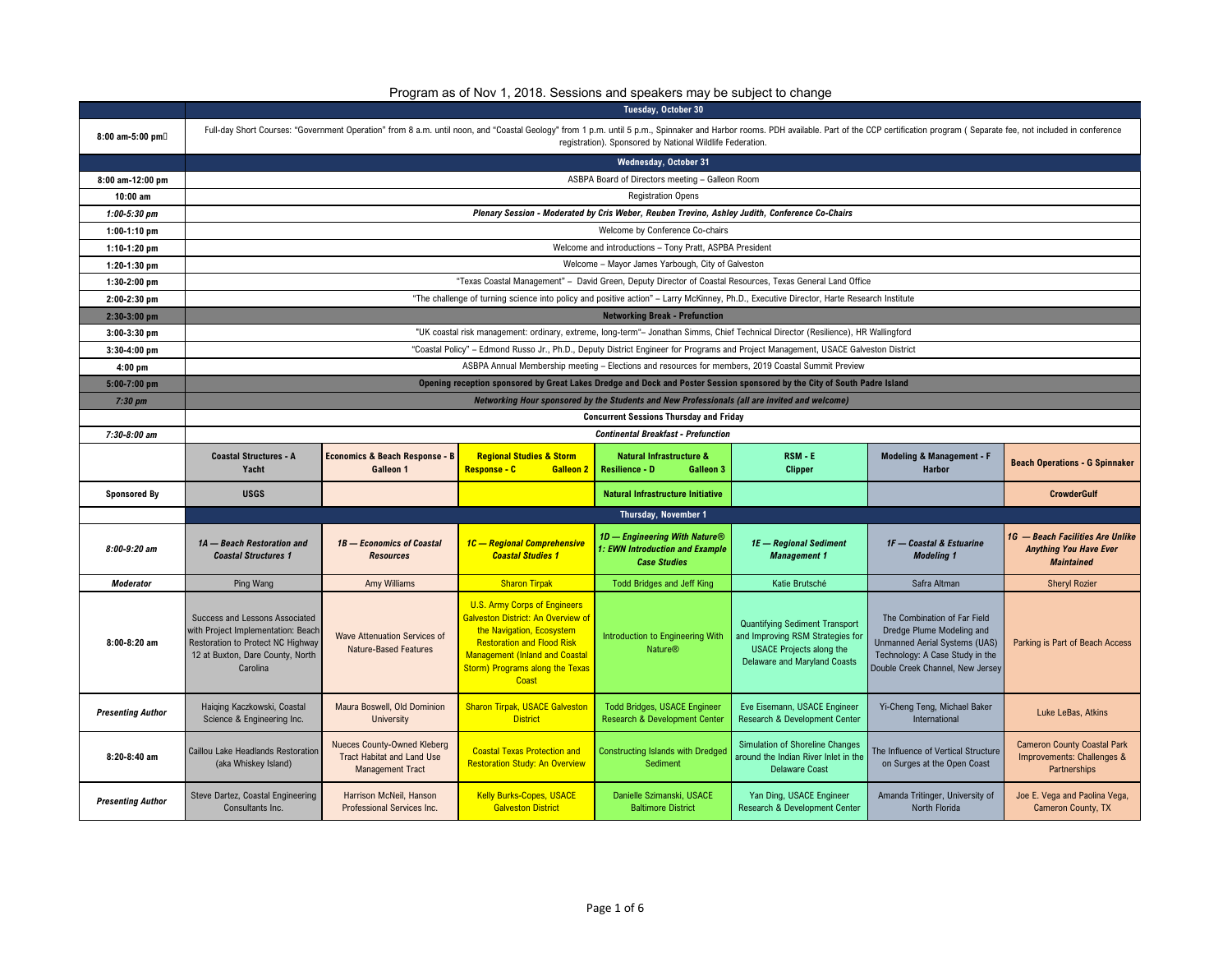| 8:40-9:00 am             | Ibaka Beach Restoration Design<br>Project                                                                                                            | Raise Taxes: A Case for Public<br><b>Investment in Coastal</b><br>Infrastructure                                      | <b>Bulf Coast Community Protection &amp;</b><br><b>Reccovery District Study:</b><br><b>Economic Analysis</b>                                                                 | Engineering With Nature <sup>®</sup> to<br><b>Support System Resilience:</b><br><b>Examples of Innovative Channel</b><br>Dredging and Placement in Coastal<br>New Jersey | Thin Layer Placement: The State of<br>the Science and Practice                                                                   | Submarine Groundwater Discharge<br>as a Likely Driver of Coastal Inlet<br>Sediment Dynamics at a Central<br>Gulf Lagoon                  | <b>Stewart Beach Pavilion: From</b><br><b>Continuing Maintenance Problems</b><br>to Planning a New Pavilion for the<br><b>Next Generation</b> |
|--------------------------|------------------------------------------------------------------------------------------------------------------------------------------------------|-----------------------------------------------------------------------------------------------------------------------|------------------------------------------------------------------------------------------------------------------------------------------------------------------------------|--------------------------------------------------------------------------------------------------------------------------------------------------------------------------|----------------------------------------------------------------------------------------------------------------------------------|------------------------------------------------------------------------------------------------------------------------------------------|-----------------------------------------------------------------------------------------------------------------------------------------------|
| <b>Presenting Author</b> | Ephraim Paul, Akwa Ibom State<br>University                                                                                                          | Michael Walther, G.E.C. Inc.                                                                                          | <b>Chris Sallese, Dannenbaum</b>                                                                                                                                             | Monica Chasten, USACE<br>Philadelphia District                                                                                                                           | Brandon Boyd, USACE Engineer<br><b>Research and Development Center</b>                                                           | Bryan Groza, ORISE                                                                                                                       | Sheryl Rozier, Park Board of<br>Trustees of the City of Galveston,<br><b>TX</b>                                                               |
| $9:00-9:20$ am           | Sediment Quality and Berm Design<br>Considerations in a Beach<br>Nourishment Project with Large Fill<br>Densities: Isle of Palms, SC                 | Shoreline Restoration and Habitat<br>Longevity In The Face of Sea Leve<br><b>Rise</b>                                 | <b>Storm Surge and Wave Impacts</b><br>from a Proposed Coastal Storm<br>Risk Management Measure for the<br><b>Galveston Bay Area</b>                                         | Tapping the Ingenuity of Students<br>to Design a Resilient Texas Coast                                                                                                   | Recent Nearshore Placement and<br><b>Case Studies</b>                                                                            | <b>Enhanced Tide Model: Improving</b><br>Tidal Predictions with Integration of<br>Wind Data                                              | <b>Rebranding Public Beaches</b>                                                                                                              |
| <b>Presenting Author</b> | Steven Traynum, Coastal Science<br>& Engineering Inc.                                                                                                | Nicholas Cox, Moffatt & Nichol                                                                                        | <b>Margaret Owensby, USACE</b><br>nqineer Research & Development<br><b>Center, Coastal &amp; Hydraulics Lab</b>                                                              | Kelly Burks-Copes, USACE<br><b>Galveston District</b>                                                                                                                    | Katherine Brutsché, USACE<br>Engineer Research & Development<br>Center                                                           | Thomas Huff, Texas A&M<br>University                                                                                                     | Bryan Frazier, Brazoria County<br>Parks Dept.                                                                                                 |
| $9:20-9:40$ am           |                                                                                                                                                      |                                                                                                                       |                                                                                                                                                                              | <b>Networking Break</b>                                                                                                                                                  |                                                                                                                                  |                                                                                                                                          |                                                                                                                                               |
| $9:40-11:00$ am          | 2A - Beach Restoration and<br><b>Coastal Structures 2</b>                                                                                            | 2B - Federal, State, and Local<br><b>Coastal Policy, Regulatory and</b><br><b>Legal Issues</b>                        | 2C - Regional Comprehensive<br><b>Coastal Studies 2</b>                                                                                                                      | 2D - Engineering With Nature®<br>2: Combining Science.<br><b>Engineering and</b><br><b>Education</b>                                                                     | 2E - Regional Sediment<br><b>Management 2</b>                                                                                    | 2F - Coastal & Estuarine<br><b>Modeling 2</b>                                                                                            | 2G - Maintaining a Safe and<br><b>Environmentally Responsible</b><br><b>Public Beach</b>                                                      |
| <b>Moderator</b>         | <b>Tiffany Roberts Briggs</b>                                                                                                                        | <b>Tony Pratt</b>                                                                                                     | <b>Paul Hamilton</b>                                                                                                                                                         | <b>Jens Figlus</b>                                                                                                                                                       | <b>Tanya Beck</b>                                                                                                                | Amanda Tritinger                                                                                                                         | <b>Natalie Bell</b>                                                                                                                           |
| $9:40-10:00$ am          | Why Numerical Models Are<br>Required to Design Offshore<br><b>Breakwaters</b>                                                                        | Adapting Yesterday's Policies to<br>Tomorrow's Realities in Coastal<br>Communities                                    | <b>Ecosystem Restoration (ER)</b><br><b>Measures for the Texas Coastal</b><br><b>Protection and Restoration</b><br>Feasibility                                               | Scientific framework for EWN and<br><b>Related Research</b>                                                                                                              | Regional Sediment Management of<br><b>Barrier-Inlet Systems</b>                                                                  | Modeling the Vulnerability of<br>Dauphin Island to Hurricanes                                                                            | Working with Partners to Create A<br><b>Successful Wildlife Monitoring</b><br>Program                                                         |
| <b>Presenting Author</b> | Lee Weishar, Woods Hole Group                                                                                                                        | Douglas Plasencia, Moffatt & Nicho                                                                                    | Dianna Ramirez, Texas General<br><b>Land Office</b>                                                                                                                          | Rusty Feagin, Texas A&M<br><b>University</b>                                                                                                                             | Tanya Beck, USACE Engineer<br>Research & Development Center                                                                      | Brittany McMillan, University of<br>South Alabama                                                                                        | Joanie Steinhaus, Turtle Island<br><b>Restoration Network</b>                                                                                 |
| 10:00-10:20 am           | <b>Factors Surrounding Terminal</b><br>Groin Reconstruction, Long Beach<br>Island, New Jersey                                                        | <b>Will Sound Engineering Prevail over</b><br><b>Outdated and Antiquated Coastal</b><br>Regulations in Massachusetts? | <b>cological Assessment Applications</b><br>through Habitat Evaluation<br><b>Procedures (HEP) for the Coastal</b><br><b>Texas Protection and Restoration</b><br><b>Study</b> | Alternative Stable States in Coastal<br>Ecosystems, Tipping Points and the<br><b>Cost of Doing Nothing</b>                                                               | <b>Improved Regional Sediment</b><br>Management via the Inclusion of<br><b>Novel Field Techniques</b>                            | <b>Statistical Analysis of High-Water</b><br>Events and their Potential Impact<br>on the After-Storm Recovery of<br><b>Coastal Dunes</b> | The State Role and Response in<br><b>Storm Events</b>                                                                                         |
| <b>Presenting Author</b> | Kimberly McKenna, Coastal<br>Research Center, Stockton<br>University                                                                                 | Tara Marden, Woods Hole Group                                                                                         | <b>Kelsey Calvez , Freese and Nichols</b><br>Inc.                                                                                                                            | Orencio Duran Vinent, Texas A&N<br><b>University</b>                                                                                                                     | Heidi Wadman, USACE Engineer<br>Research & Development Center<br><b>Coastal and Hydraulics Laboratory</b>                        | Tobia Rinaldo, Texas A&M<br>University                                                                                                   | Tony Williams, Texas General Land<br>Office                                                                                                   |
| 10:20-10:40 am           | Hybrid Coastal Structures as Storm<br>Surge Barriers - A 3D Wave Basin<br><b>Physical Model Experiment</b>                                           | Local Dredge Ownership Feasibility<br>for Galveston Beach Nourishment                                                 | <b>Coastal Science and Engineering</b><br>ollaborative: Purpose and the Path<br>Ahead                                                                                        | <b>EWN</b> in Action: Application of<br><b>Vegetation and Natural Materials</b>                                                                                          | U.S. Army Corps of Engineers<br>National Coastal Mapping Program<br>A Regional Sediment Management<br><b>Enabling Technology</b> | Erosion and Inundation of Hatteras<br>Island at Dune- and Region-Scales<br>during Hurricane Isabel                                       | Beach Operations in Texas: The<br><b>State's Perspective on Local</b><br>Management of the Public Beach                                       |
| <b>Presenting Author</b> | Altaf Tagi, Texas A&M University                                                                                                                     | Ray Devlin, Moffatt & Nichol                                                                                          | Robert Thomas, U.S. Army Corps<br>of Engineers                                                                                                                               | Tosin Sekoni, U.S. Army Corps of<br><b>Engineers</b>                                                                                                                     | <b>Engineers</b>                                                                                                                 | Lauren Dunkin, U.S. Army Corps of Alireza Gharagozlou, North Carolina<br><b>State University</b>                                         | Natalie Bell, Texas General Land<br>Office                                                                                                    |
| 10:40-11:00 am           | Effect of Groin Notch on the<br>Shoreline Change using Even/Odd<br>Analysis and Empirical Orthogonal<br>Function Analysis at the New<br>Jersey Coast | Evaluation of a Beneficial Use Bank<br>to Promote the Beneficial Use of<br><b>Federal Dredged Material</b>            | Retrospective of the 2017 FEMA<br><b>Mitigation Assessment Team</b><br><b>Efforts in Texas and Florida</b>                                                                   | <b>Strategic Placement of Dredged</b><br><b>Sediments to Support EWN</b><br><b>Objectives</b>                                                                            | Lake Erie and Ontario Sediment<br><b>Budget</b>                                                                                  | Coastal Storm Surge Flood<br>Barriers: Lessons from London and<br>St. Petersburg Transferrable to<br>Galveston Bay                       | Beach PleaseDon't Be Trashy! A<br>Summer Saturday Keeping 'The<br>World's Most Famous Beach' Free<br>of Litter and Debris                     |
|                          |                                                                                                                                                      |                                                                                                                       |                                                                                                                                                                              | Joseph Gailani, USACE Engineer                                                                                                                                           | Weston Cross, USACE Buffalo                                                                                                      |                                                                                                                                          |                                                                                                                                               |
| <b>Presenting Author</b> | Pranav Sharma, Stevens Institute<br>of Technology                                                                                                    | Joseph Berlin, AECOM                                                                                                  | <b>Frances Bui, CDM Smith</b>                                                                                                                                                | Research & Development Center                                                                                                                                            | <b>District</b>                                                                                                                  | Jonathan Simm, HR Wallingford                                                                                                            | Amanda Hester, CFB Outdoors Inc.                                                                                                              |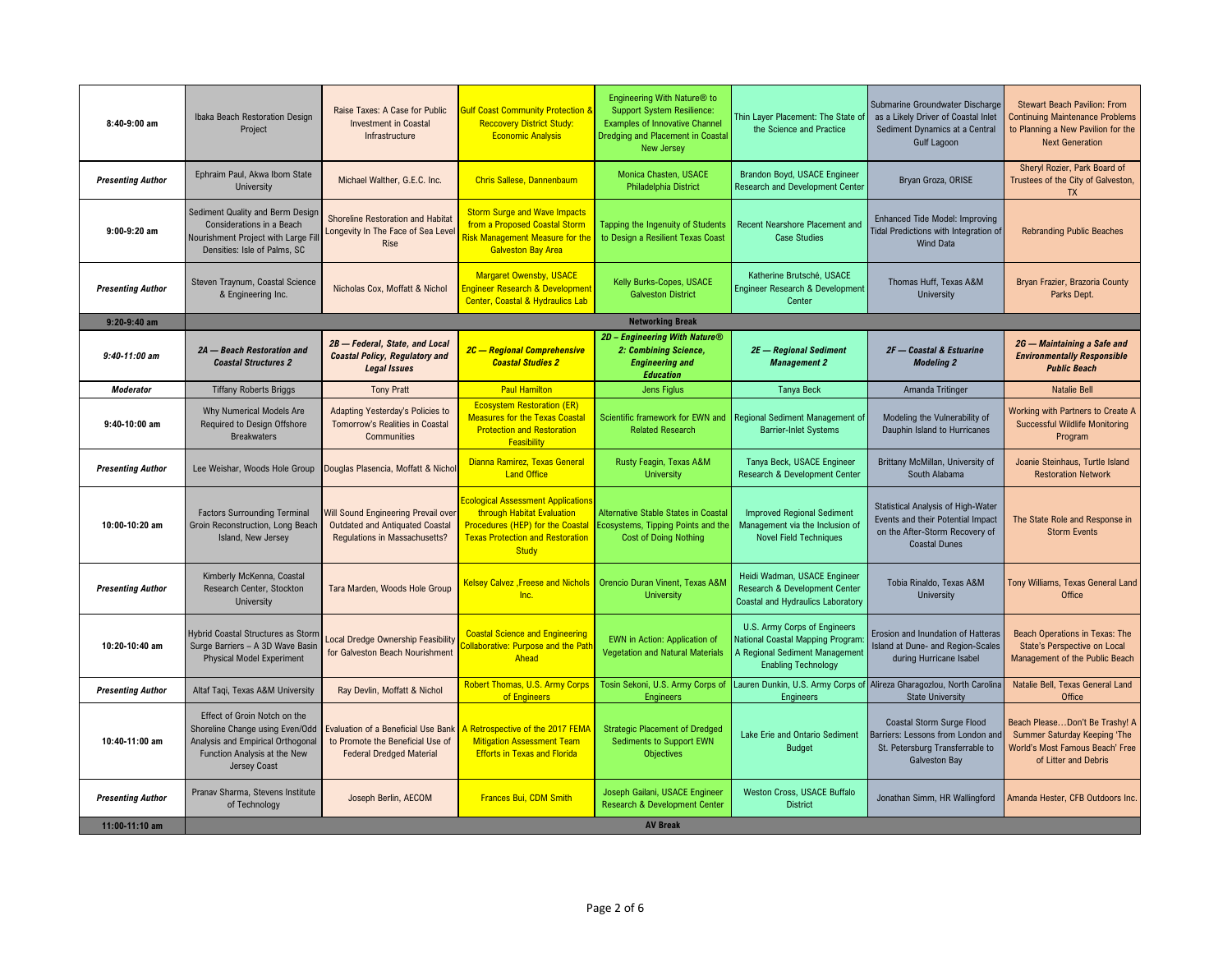| 11:10 am -12:30 pm       | 3A - Beach Restoration and<br><b>Coastal Structures 3</b>                                                                                             | 3B - Community Outreach and<br><b>Education</b>                                                                                           | 3C - Regional Comprehensive<br><b>Coastal Studies 3</b>                                         | 3D - Engineering With Nature®<br>3: EWN Considerations for<br><b>Coastal Resilience, NNBF</b><br><b>Guidelines, and the Natural</b><br><b>Infrastructure Initiative</b> | 3E - Regional Sediment<br><b>Management 3</b>                                                                                           | 3F - Coastal & Estuarine<br><b>Modeling 3</b>                                                                                                                           | 3G - What Are You Going to do<br><b>When the Sargassum Comes to</b><br>You?                                                           |
|--------------------------|-------------------------------------------------------------------------------------------------------------------------------------------------------|-------------------------------------------------------------------------------------------------------------------------------------------|-------------------------------------------------------------------------------------------------|-------------------------------------------------------------------------------------------------------------------------------------------------------------------------|-----------------------------------------------------------------------------------------------------------------------------------------|-------------------------------------------------------------------------------------------------------------------------------------------------------------------------|---------------------------------------------------------------------------------------------------------------------------------------|
| <b>Moderator</b>         | <b>Brian Caufield</b>                                                                                                                                 | Lauren Klonsky                                                                                                                            | <b>Chris Massey</b>                                                                             | Jeffrey King and Todd Bridges                                                                                                                                           | <b>Lauren Dunkin</b>                                                                                                                    | Maura Boswell                                                                                                                                                           | Jesse Ojeda                                                                                                                           |
| 11:10-11:30 am           | Monitoring Erosion of a Beach<br>Nourishment Over its First Year<br>Using UAS (Drones)                                                                | <b>Evolution of the Beach Access</b><br>Program for Sandbridge Beach,<br>Virginia Beach, Virginia                                         | An Overview of ERDC's Coastal<br>o the Coastal Texas Protection and<br><b>Restoration Study</b> | torm Modeling System as Applied Approach to Coastline Managemer<br>and Resilience Using EWN                                                                             | <b>USACE Galveston District Regional</b><br><b>Sediment Management Initiatives</b>                                                      | Spatial and Temporal Variations in<br>Alongshore Sediment Transport<br>Rates Based on Wave Modeling<br>and Data Analysis: Anna Maria<br>Island, Manatee County, Florida | argassum Landing and Movement<br>as a Function of North Atlantic<br>Oscillation Variation and pH<br><b>Differentials</b>              |
| <b>Presenting Author</b> | Benjamin Ritt, Texas A&M<br>University                                                                                                                | James White, City of Virginia<br>Beach, VA                                                                                                | <b>Thomas Massey, U.S. Army Corps</b><br>of Engineers                                           | Ram Mohan, Anchor QEA LLC &<br><b>Texas A&amp;M University</b>                                                                                                          | Paul Hamilton, USACE Galveston<br><b>District</b>                                                                                       | Morjana Signorin, APTIM                                                                                                                                                 | Mariah McBride, Texas A&M<br><b>Iniversity at Galveston, The Center</b><br>for Texas Beaches and Shores                               |
| 11:30-11:50 am           | Analysis of Photogrammetric<br>Mapping Using Low-Cost<br><b>Unmanned Aerial Vehicles in</b><br><b>Coastal Areas</b>                                   | <b>Communicating Water Safety: How</b><br>to Make Rip Current Education Fun                                                               | <b>Modeling Storm Surge</b><br>uppression Impacts in Galveston<br>Bay                           | Natural Infrastructure Initiative:<br><b>Identifying Collaborative</b><br><b>Opportunities for Natural</b><br><b>Infrastructure and Nature Based</b><br>Features        | Regional Sediment Management:<br><b>Utilization and Design</b><br><b>Considerations for Channel to</b><br>Victoria Beneficial Use Sites | Hybrid Cross-Shore and Longshore<br>Shoreline Evolution Modeling for<br>Probabilistic Assessment of Beach<br>Erosion                                                    | The Seaweed is Always Greener in<br>Someone Else's 'Ocean,' or What is<br>the Process to Obtain a Beach<br><b>Maintenance Permit?</b> |
| <b>Presenting Author</b> | Laura Lemke, Stevens Institute of<br>Technology                                                                                                       | Amy Williams, Stevens Institute of<br>Technology/New Jersey Sea Grant<br>Consortium                                                       | <b>Zachary Cobell, Arcadis</b>                                                                  | Safra Altman, USACE Engineer<br>Research & Development Center                                                                                                           | Steven Howard, U.S. Army Corps<br>of Engineers                                                                                          | Uriah Gravois, University of<br>Queensland                                                                                                                              | Rhonda Gregg-Hirsch, Atkins                                                                                                           |
| 11:50 am-12:10 pm        | Removing the Vegetation Signature<br>from Digital Elevation Models of<br>Coastal Areas Surveyed by<br><b>Unmanned Aerial System</b><br>Photogrammetry | Engaging Texas Students in the<br><b>Study of Coastal Environment</b>                                                                     | A Geomorphological Approach to<br>the Resiliency of Texas Barrier<br><b>Islands</b>             | Natural and Nature-Based Features<br>(NNBF) Planning and Development<br>Framework                                                                                       | <b>Regional Sediment Management</b><br>along the California Coast                                                                       | <b>Biloxi Marsh Shoreline Stabilization</b><br>Using Neural Networks to Simulate<br><b>Water Levels</b>                                                                 | The Long Journey to Maintain<br><b>Compliance While Updating</b><br>Sargassum Management Tactics                                      |
| <b>Presenting Author</b> | William Prouse, Texas A&M<br>University                                                                                                               | <b>Fiffany Caudle, Bureau of Economic</b><br>Geology, University of Texas-Austin                                                          | uan Moya, Freese and Nichols Inc.                                                               | Jonathan Simm, HR Wallingford                                                                                                                                           | John Dingler, U.S. Army Corps of<br><b>Engineers</b>                                                                                    | Craig Harter, Mott MacDonald                                                                                                                                            | Jesse Ojeda, Park Board of<br>Trustees of the City of Galveston,<br><b>TX</b>                                                         |
| 12:10-12:30 pm           | Assessing the Impacts of Beach<br>Nourishment on the Oceanfront<br>Areas of the Forsythe National<br>Wildlife Refuge using Terrestrial<br>LiDAR       | South Padre Island Harmful Algal<br>Bloom Monitoring: University of<br><b>Fexas RGV partners with Red Tide</b><br>Rangers, TPWD, and NOAA | Any Port in a Storm                                                                             | Using a Systems Approach in the<br>Planning and Implementation of<br>Natural and Nature-Based Features                                                                  | <b>Regional Sediment Budget</b><br><b>Workflow and Tools</b>                                                                            | Hurricane Florence: How Several<br>Non-Federal Storm Damage<br>Reduction Projects Performed in<br>North Carolina                                                        |                                                                                                                                       |
| <b>Presenting Author</b> | Alex Ferencz, Stockton University<br><b>Coastal Research Center</b>                                                                                   | Shelby Bessette, University of<br>Texas, Rio Grande Valley                                                                                | <b>Bill Hanson, Great Lakes Dredge</b><br>and Dock                                              | Denise Reed, University of New<br>Orleans                                                                                                                               | Lauren Dunkin, USACE Engineer<br>Research & Development Center                                                                          | Ken Willson, APTIM                                                                                                                                                      |                                                                                                                                       |
| 12:30-2:30 pm            |                                                                                                                                                       |                                                                                                                                           |                                                                                                 | Awards Luncheon sponsored by Moffatt & Nichol                                                                                                                           |                                                                                                                                         |                                                                                                                                                                         |                                                                                                                                       |
| $2:30-3:50$ pm           | 4A - Coastal Hazard Mapping &<br><b>Analysis Tools</b>                                                                                                | 4B-Shoreline Response and<br><b>Beach Nourishment Projects</b>                                                                            | 4C - Technical Details of the<br><b>lation's Storm Surge Forecasting</b><br><b>Capabilities</b> | 4D - Coastal Infrastructure<br><b>Management</b>                                                                                                                        | 4E - Shoreline Management:<br>Putting the 'Sand' in San Diego'                                                                          | 4F - Developing Tools to<br><b>Facilitate Coastal Projects</b>                                                                                                          | 4G - When Your Job Is a Day at<br><b>The Beach</b>                                                                                    |
| <b>Moderator</b>         | Eve Eisemann                                                                                                                                          | Tim Kana                                                                                                                                  | <b>Donald Cresitello</b>                                                                        | Frannie Bui                                                                                                                                                             | Sarah Pierce                                                                                                                            | <b>Tara Marden</b>                                                                                                                                                      | Jessica Winterwerp                                                                                                                    |
| 2:30-2:50 pm             | <b>LiDAR Derived Beach Metrics in</b><br>Texas Where Bathymetry is Not an<br>Option                                                                   | Two Nourishments and Two<br>Hurricanes in Two Years:<br>Morphologic Variability of Boca<br>Raton Beach, FL                                | <b>Storm Surge Forecasting for the</b><br><b>Nation</b>                                         | <b>Highways in the Coastal</b><br>Environment                                                                                                                           | Sandy Solutions for Shoreline<br>Management in the San Diego<br>Region                                                                  | <b>Developing Sand Resource</b><br>Estimates with the Marine Minerals<br><b>Information System</b>                                                                      | City of South Padre Island; Parking<br>Up the Wrong Street, a Six Sigma<br>Solution                                                   |
| <b>Presenting Author</b> | Quin Robertson, APTIM                                                                                                                                 | Tiffany Roberts Briggs, Florida<br><b>Atlantic University</b>                                                                             | Donald Cresitello, U.S. Army Corps<br>of Engineers                                              | <b>Scott Douglass, South Coast</b><br><b>Engineers</b>                                                                                                                  | Christopher Webb, Moffatt &<br>Nichol                                                                                                   | Kerby Dobbs, Bureau of Ocean<br><b>Energy Management</b>                                                                                                                | Brandon Hill, City of South Padre<br>Island, TX                                                                                       |
| 2:50-3:10 pm             | Strategy for Consistent, High-<br>Resolution Elevation Data for<br><b>Florida's Coastal Waters</b>                                                    | Immediate Response of Different<br>Beach Nourishment in Florida                                                                           | <b>NWS Storm Surge Ensemble</b><br>Guidance                                                     | Analysis of Scour at a Coastal<br><b>Rhode Island Bridge During</b><br><b>Hurricane Sandy</b>                                                                           | <b>Biological Monitoring of Large-</b><br>Scale Beach Nourishment Projects<br>in San Diego County                                       | EIBs: A New Tool for Financing<br>Shoreline Restoration & Coastal<br>Resilience                                                                                         | aneuil's Support to Toll Operations                                                                                                   |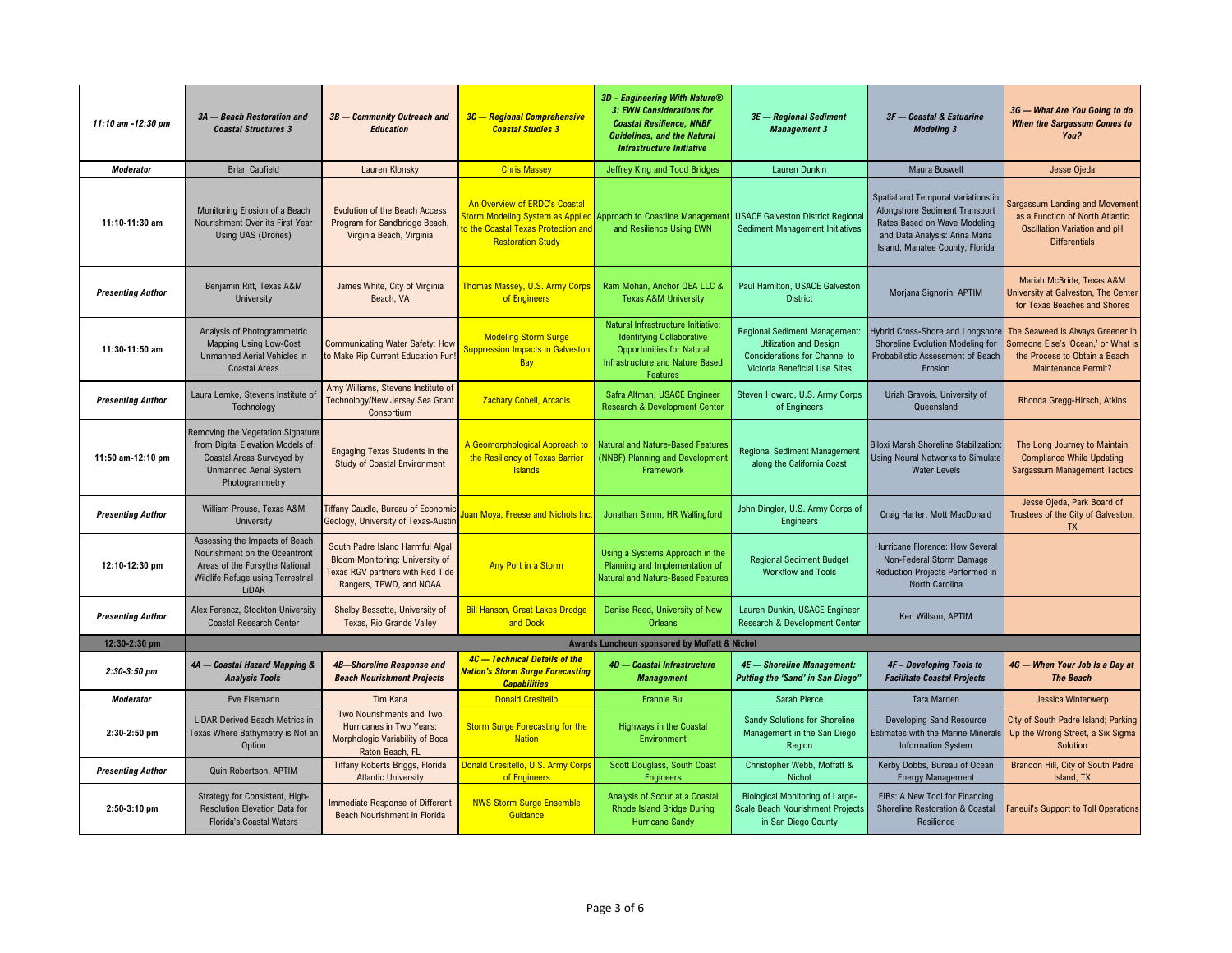| <b>Presenting Author</b> | Cheryl Hapke, U.S. Geological<br>Survey                                                                                                         | Mathieu Vallee, University of South<br>Florida                                                           | <b>Arthur Taylor, National Weather</b><br>Service/Office of Science and<br>Technology/Meteorological<br><b>Development Laboratory</b> | Wendy Laurent, Taylor Engineering<br>Inc.                                                                                  | Lawrence Honma, Merkel &<br>Associates Inc.                                                                           | Shannon Cunniff, Environmental<br>Defense Fund                                                                    | Andrew Clayton, Faneuil Inc.                                                                                                                                  |  |
|--------------------------|-------------------------------------------------------------------------------------------------------------------------------------------------|----------------------------------------------------------------------------------------------------------|---------------------------------------------------------------------------------------------------------------------------------------|----------------------------------------------------------------------------------------------------------------------------|-----------------------------------------------------------------------------------------------------------------------|-------------------------------------------------------------------------------------------------------------------|---------------------------------------------------------------------------------------------------------------------------------------------------------------|--|
| $3:10-3:30$ pm           | LiDAR Remote Sensing Data to<br>Support Assessment of Risk<br>Associated with Storm Events                                                      | Florida's Fight Against Sea Level<br><b>Rise and Coastal Erosion</b>                                     | <b>Real Time ADCIRC Modelling for</b><br><b>Coastal Decision Support</b>                                                              | Informing Decision-Making for<br>Seaports to Promote Integrative<br><b>Coastal Resilience</b>                              | Regional Beach Restoration and<br>Monitoring: SANDAG's Regional<br>Beach Sand Project I and II                        | CERA: A Storm Surge Web<br><b>Mapping Tool for Decision Makers</b>                                                | Volusia County, Florida: We pride<br>Ourselves on Providing and<br>Maintaining Public Access &<br>Amenities Along 35 Miles of<br><b>Beautiful Shoreline</b>   |  |
| <b>Presenting Author</b> | Coraggio Maglio, U.S. Army Corps<br>of Engineers                                                                                                | Takefumi Takuma, Giken America<br>Corp.                                                                  | Jason Fleming, Seahorse Coastal<br><b>Consulting</b>                                                                                  | Jessica Frank, ORISE Research<br>Fellow, U.S. EPA                                                                          | Greg Hearon, Coastal Frontiers<br>Corp                                                                                | Carola Kaiser, Louisiana State<br>University                                                                      | lessica Winterwerp, Volusia County<br>(FL) Coastal Division                                                                                                   |  |
| $3:30-3:50$ pm           | UAS Post-Florence Federal Beach<br>Surveys                                                                                                      | <b>Understanding and Mitigating</b><br>Shoreline Response Following Inlet<br><b>Migration or Closure</b> | <b>Gaussian Process Metamodeling</b><br>for Efficient and Accurate<br><b>Prediction of Coastal Hazards</b>                            | <b>Enhancing Resilience of our</b><br>Nation's Defense Infrastructure:<br>Naval Weapons Station, Seal<br>Beach, California | Going Beyond Beach Nourishment<br>Next Steps for the San Diego<br>Region                                              | Assessing Impacts to Natural and<br>Built Infrastructure from Hurricane<br>Harvey with LiDAR and UAS              |                                                                                                                                                               |  |
| <b>Presenting Author</b> | Alex Renaud, U.S. Army Corps of<br>Engineers                                                                                                    | Clifton Barrineau, Coastal Science<br>& Engineering Inc.                                                 | <b>Jeffrey Melby, U.S. Army Engineer</b><br><b>Research &amp; Development Center</b>                                                  | Russell Boudreau, Moffatt & Nichol                                                                                         | Sarah Pierce, San Diego<br><b>Association of Governments</b><br>(SANDAG)                                              | Melanie Gingras, Texas A&M<br>University-Corpus Christi, Conrad<br>Blucher Institute for Surveying and<br>Science |                                                                                                                                                               |  |
| $3:50-4:10$ pm           |                                                                                                                                                 |                                                                                                          |                                                                                                                                       | <b>Networking Break</b>                                                                                                    |                                                                                                                       |                                                                                                                   |                                                                                                                                                               |  |
| $4:10-5:30$ pm           | 5A - Design Concepts and<br>Projects 1                                                                                                          | 5B - Dedicated Session: Local<br><b>Funding Options</b>                                                  | 5C - Lessons Learned from<br>Matthew, Harvey, Irma, Maria,<br>etc. 1                                                                  | 5D - Coastal & Estuarine<br><b>Resiliency 1</b>                                                                            | <b>5E - Resilient Shoreline Solutions</b>                                                                             | 5F-Regional Coastal Studies                                                                                       | 5G - Why are Tourism and<br><b>Marketing Important to my Beach</b><br><b>Community?</b>                                                                       |  |
| <b>Moderator</b>         | Steve Traynum                                                                                                                                   | Peter Ravella                                                                                            | <b>Alex Renaud</b>                                                                                                                    | <b>Bianca Charbonneau</b>                                                                                                  | <b>Julie Rosati</b>                                                                                                   | Kim McKenna                                                                                                       | <b>Bryan Kunz</b>                                                                                                                                             |  |
| 4:10-4:30 pm             | Nature Enhanced Beach Erosion<br>Management Techniques Design,<br>Construction, and Maintenance:<br>Village of West Hampton Dunes,<br><b>NY</b> | Waikiki: Past. Present and Future:<br>An Example of Urban Beach<br><b>Management Planning</b>            | Rapid response on the Texas<br>coast: acquiring Post-Harvey lidar<br>and imagery to assess storm<br>impact and monitor recovery       | A Resilient Massachusetts: How<br>Massachusetts is Becoming the<br><b>MVP</b> of Resiliency                                | Using Green Infrastructure to<br><b>Create Resilient Shorelines</b>                                                   | Hawke's Bay New Zealand -<br>Hazards, Research Investigations,<br>and Management Strategies                       | <b>Communicating When It Counts</b><br>with the Public, AND Your Partners                                                                                     |  |
| <b>Presenting Author</b> | Aram Terchunian, First Coastal                                                                                                                  | Dolan Eversole, University of<br>Hawaii Sea Grant                                                        | <b>Jeffrey Paine Bureau of Economic</b><br><b>Geology, The University of Texas-</b><br><b>Austin</b>                                  | Lauren Klonsky, CDM Smith                                                                                                  | Nigel Pontee, Jacobs                                                                                                  | Paul Komar, Oceanography,<br><b>Oregon State University</b>                                                       | Meg Winchester, Galveston (TX)<br><b>Convention and Visitors Bureau</b>                                                                                       |  |
| 4:30-4:50 pm             | Louisiana Barrier Island<br>Restoration: Design and<br>Performance of Observations                                                              | <b>Assessment Fee Funding</b><br>Mechanism, Charlotte County,<br>Florida                                 | mpacts of Beach Access Points on<br>the Vulnerability of Coastal<br><b>Communities during Hurricanes</b>                              | Integrating Economic, Land Use<br>and Resilience Planning: Elizabeth<br>City, North Carolina                               | Don't Throw It Away: Beneficial<br>Use of Storm Debris for Beach and<br><b>Vegetation Stabilization</b>               | Geomorphic and Environmental<br>Parameters to Support Coastal<br>Analysis                                         | A Decade and a Half of Bringing<br>100,000+ K to Gray Learners into<br>Direct Contact with our Coastal and<br>Natural Resources on Galveston<br><b>Island</b> |  |
| <b>Presenting Author</b> | Lindino Benedet, APTIM                                                                                                                          | Peter Ravella, Peter A. Ravella<br><b>Consulting LLC</b>                                                 | <u>Stephanie Smallegan, University of</u><br><b>South Alabama</b>                                                                     | Scott Lagueux, Moffatt & Nichol                                                                                            | Tara Whittle, Texas General Land<br>Office                                                                            | Eve Eisemann, USACE Engineer<br><b>Research Development Center</b>                                                | Karla Klay, Artist Boat                                                                                                                                       |  |
| 4:50-5:10 pm             | <b>Building Louisiana's Coastline: A</b><br>Tale of Two Very Different Islands                                                                  | Local Funding Model Case Study:<br>Dare County, North Carolina                                           | <b>Comparison of Beach Changes</b><br>Induced by Two Hurricanes along<br>the Coast of West-Central Florida                            | <b>Brunswick Town/ Fort Anderson: A</b><br><b>Living Shoreline Alternative</b>                                             | Desktop Screening for Living<br>Shoreline Opportunities for<br>Chesapeake Bay TMDL Compliance<br>in James City County | Shoreline Movement Along the<br>Texas Gulf Coast, 1930s to 2016                                                   | <b>Communicating the Value of</b><br>Tourism                                                                                                                  |  |
| <b>Presenting Author</b> | Whitney Thompson, APTIM                                                                                                                         | Robert Outten, Dare County, NC                                                                           | Jun Chen, University of South<br><b>Florida, School of Geosciences</b>                                                                | Phillip Todd, Atlantic ReefMaker                                                                                           | Daniel Proctor, Stantec                                                                                               | Jeffrey Paine, Bureau of Economic<br>Geology, University of Texas-Austin                                          | Kelly de Schaun, Galveston (TX)<br>Park Board of Trustees                                                                                                     |  |
| $5:10-5:30$ pm           | Competing in the Beach Outfall<br>Challenge                                                                                                     | Sandbridge Beach Restoration<br>Funding                                                                  | <b>Dynamics of Port Aransas-Corpus</b><br><b>Christi Area Beaches Post-</b><br><b>Hurricane Harvey</b>                                | Phased Retreat, Resilience, and<br><b>Recreation at Nauset Public Beach</b>                                                | North Carolina Dredge Acquisition<br>Study                                                                            | Beneficial Use Nearshore Berm<br>Study, South Padre Island, Texas                                                 | ncreasing Sporting Events at your<br><b>Beach Parks (Driving Traffic)</b>                                                                                     |  |
| <b>Presenting Author</b> | Kimberly Miller, Allen Engineering<br>and Science                                                                                               | Phillip Roehrs, City of Virginia<br>Beach, VA                                                            | <b>Firat Testik, University of Texas-</b><br><b>San Antonio</b>                                                                       | Adam Finkle, Woods Hole Group<br>Inc                                                                                       | Johnny Martin, Moffatt & Nichol                                                                                       | Brandon Hill, City of South Padre<br>Island, TX                                                                   | Bryan Kunz, Galveston Island (TX)<br><b>Convention &amp; Visitors Bureau</b>                                                                                  |  |
| 5:30-7:00 pm             |                                                                                                                                                 |                                                                                                          |                                                                                                                                       | <b>Volleyball Team Competition sponsored by Taylor Engineering</b>                                                         |                                                                                                                       |                                                                                                                   |                                                                                                                                                               |  |
|                          | Friday, November 2                                                                                                                              |                                                                                                          |                                                                                                                                       |                                                                                                                            |                                                                                                                       |                                                                                                                   |                                                                                                                                                               |  |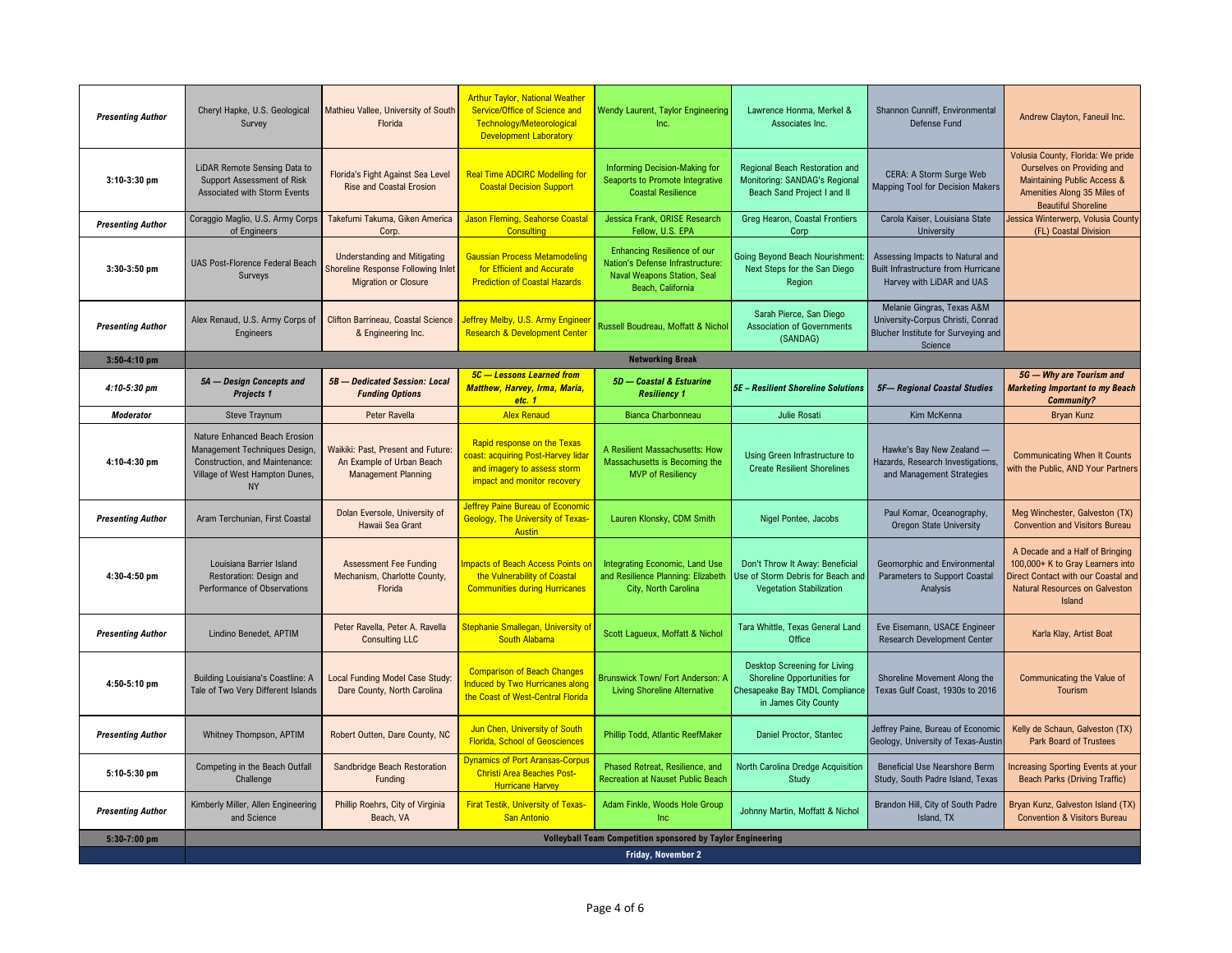| 7:30-8:00 am             |                                                                                                          |                                                                                                                                 |                                                                                                                                                                                                     | <b>Coffee Hour</b>                                                                                                  |                                                                                                                                                                                    |                                                                                                                                                   |                                |
|--------------------------|----------------------------------------------------------------------------------------------------------|---------------------------------------------------------------------------------------------------------------------------------|-----------------------------------------------------------------------------------------------------------------------------------------------------------------------------------------------------|---------------------------------------------------------------------------------------------------------------------|------------------------------------------------------------------------------------------------------------------------------------------------------------------------------------|---------------------------------------------------------------------------------------------------------------------------------------------------|--------------------------------|
| $8:00-9:20$ am           | 6A - Design Concepts and<br><b>Projects 2</b>                                                            | <b>6B</b> - Performance of Nature<br><b>Based Projects</b>                                                                      | 6C - Panel Discussion: What's It<br>Worth? The Valuation of Sand and<br><b>Gravel Projects</b>                                                                                                      | 6D - Green/Grey Infrastructure<br>and Living Shorelines 1                                                           | <b>6E-Coastal &amp; Estuarine</b><br><b>Resiliency 2</b>                                                                                                                           | 6F - Planning for Sea Level Rise<br>and Reducing Risk                                                                                             |                                |
| <b>Moderator</b>         | <b>Quin Robertson</b>                                                                                    | <b>Richard Allen</b>                                                                                                            | <b>Eric Poncelet</b>                                                                                                                                                                                | <b>Scott Douglass</b>                                                                                               | Heidi Wadman                                                                                                                                                                       | <b>Tayebeh Bakhsh</b>                                                                                                                             |                                |
| $8:00-8:20$ am           | How high and how strong should<br>Mobile Bay Bayway Bridge be in<br>100 years?                           | <b>Preliminary Observations from the</b><br><b>USACE Field Research Facility One</b><br>Year after the 2017 Duck<br>Nourishment | This facilitated panel session will<br>invite representatives from the<br><b>Bureau of Ocean Energy</b><br>Management, U.S. Army Corps of<br><b>Engineers, State Agencies, local</b>                | <b>Living Rock Breakwaters</b>                                                                                      | <b>How Much Sediment Was</b><br>Delivered to Galveston Bay from<br>Hurricane Harvey, Where Did It<br>Come From and How Contaminated<br>Was It?                                     | Spatial Variability of Relative Sea<br>Level Rise Along the Texas Coast                                                                           |                                |
| <b>Presenting Author</b> | Victoria Curto, Mott MacDonald                                                                           | Alexander Renaud, USACE-CHL<br><b>Field Research Facility</b>                                                                   | jurisdictions, and impacted<br>stakeholders to discuss their                                                                                                                                        | David Buzan, Freese and Nichols<br>Inc.                                                                             | Victoria Bartlett, Texas A&M<br>University-Galveston                                                                                                                               | Philippe Tissot, Texas A&M<br>University-Corpus Christi                                                                                           |                                |
| 8:20-8:40 am             | <b>Storm Surge Barrier Alternatives</b><br>for Galveston Bay                                             | Analysis and Design of Resilient,<br>Nature-Based Protection for a<br><b>Coastal Marsh Restoration Project</b>                  | different approaches to and<br>aluation of sediment management<br>Moderator: Eric Poncelet, Ph.D.,<br><b>Kearns &amp; West</b><br><b>Panelists:</b><br>Gordon Thomson, Baird &<br><b>Associates</b> | <b>Cardiff Beach Living Shoreline</b><br>Project, Encinitas, California                                             | 3x3x3 or 3x3x9: Comparison<br>between USACE's SMART Planning<br>Process and HUD's Rebuild by<br>Design Post-Sandy Coastal Flood<br>Resiliency Feasibility Study and EIS<br>Project | Sea Level Rise and Storm Surge<br>Vulnerability Analysis for the Texas<br><b>Coastal Resiliency Planning</b>                                      | <b>No G Sessions on Friday</b> |
| <b>Presenting Author</b> | Muhammad Enam, Arcadis                                                                                   | Ryan Waldron, Neel-Schaffer Inc.                                                                                                | Justin S. McDonald, Mobile<br><b>District, USACE</b><br>Doug Piatkowski, BOEM                                                                                                                       | Conor Ofsthun, Moffatt & Nichol                                                                                     | Rahul Parab, Dewberry                                                                                                                                                              | Claire Pollard, Harte Research<br>Institute for Gulf of Mexico Studies                                                                            |                                |
| $8:40-9:00$ am           | Natural Templates for Coastal<br>Resiliency and Storm Protection:<br>Cameron County, TX                  | The Dickinson Bayou Wetland<br><b>Restoration-Adaptive Management</b><br><b>Success</b>                                         | <b>William Hanson, Great Lakes</b><br><b>Dredge &amp; Dock</b><br>Joshua Carter, Mott MacDonald                                                                                                     | Oyster Reef Enhancement and<br><b>Innovations Along the Texas Coast</b>                                             | Locally Funded Flood & Storm<br>Damage Reduction Projects to<br>Achieve Community Resilience:<br>Dare County, NC                                                                   | DHI MIKE Modeling for Coastal<br><b>Flood Risk Reduction Strategy</b><br>Development in Virginia Beach, VA                                        |                                |
| <b>Presenting Author</b> | Steve Underwood, Neel-Schaffer<br>Inc.                                                                   | Jan Culbertson, Texas Parks and<br><b>Wildlife Department</b>                                                                   |                                                                                                                                                                                                     | Cameron Perry, HDR Engineering                                                                                      | Kenneth Willson, APTIM                                                                                                                                                             | Xiaohai Liu, Dewberry                                                                                                                             |                                |
| $9:00-9:20$ am           | <b>Accurate Coastal Risk Assessment</b><br>Leveraging Precomputed Hazards<br>and Artificial Intelligence | <b>Coastal Structures for Protection</b><br>and Restoration of Mangroves: The<br>Guyana Experience                              |                                                                                                                                                                                                     | The Historical Progression of Rock<br><b>Breakwaters as Living Shorelines at</b><br>Moses Lake in Texas City, Texas | <b>Utilizing Unmanned Aerial Systems</b><br>(UAS) for Monitoring Dredging-<br>Induced Sediment Plumes in<br><b>Environmentally Sensitive Waters</b>                                | Modeling of Flood Hazards and<br>Mitigation from Coastal Storm<br>Surge, Riverine, Precipitation and<br>Sea Level Rise                            |                                |
| <b>Presenting Author</b> | Jeffrey Melby, U.S. Army Engineer<br>Research & Development Center                                       | Ranata Robertson, University of<br>Guyana                                                                                       |                                                                                                                                                                                                     | Taylor Nordstrom, AECOM                                                                                             | Daniel Barone, Michael Baker<br>International                                                                                                                                      | Tianyi Liu, GZA GeoEnvironmental<br>Inc.                                                                                                          |                                |
| $9:20-9:40$ am           |                                                                                                          |                                                                                                                                 |                                                                                                                                                                                                     | <b>Networking Break</b>                                                                                             |                                                                                                                                                                                    |                                                                                                                                                   |                                |
| $9:40-11:00$ am          | 7A - Design Concepts and<br>Projects 3                                                                   | 7B - Coastal Hazard Mapping &<br><b>Analysis Tools</b>                                                                          | 7C - Lessons Learned from<br>Matthew, Harvey, Irma, Maria,<br>etc. 2                                                                                                                                | 7D - Green/Grey Infrastructure<br>and Living Shorelines 2                                                           | 7E - Sediment Tracing &<br><b>Sediment Management</b>                                                                                                                              | 7F - Climate Smart Planning and<br><b>Adaptive Management</b>                                                                                     |                                |
| <b>Moderator</b>         | <b>Gordon Thomson</b>                                                                                    | <b>Cheryl Hapke</b>                                                                                                             | Doug Piatkowski                                                                                                                                                                                     | <b>Cameron Perry</b>                                                                                                | <b>Kevin Black</b>                                                                                                                                                                 | <b>Weston Cross</b>                                                                                                                               |                                |
| $9:40-10:00$ am          | Five Key Elements for a Sustainable<br><b>Beach Nourishment Program</b>                                  | The Role of Sargassum Macroalgal<br><b>Wrack in Reducing Coastal Erosion</b>                                                    | Hurricane Ike Building Survival on<br>the Bolivar Peninsula: The<br>Importance of Freeboard                                                                                                         | Living Shoreline and Island<br><b>Restoration Case Study: Ocean</b><br>City, New Jersey                             | On the Application of the Sedimer<br><b>Tracing Technique in Shoreline</b><br>Management                                                                                           | Modeling to Inform Climate-Smart<br><b>Habitat Restoration</b>                                                                                    |                                |
| <b>Presenting Author</b> | Tim Kana, Coastal Science &<br>Engineering Inc.                                                          | Rachel Innocenti, Texas A&M<br>University                                                                                       | <b>Spencer Rogers, North Carolina</b><br><b>Sea Grant</b>                                                                                                                                           | Matthew Henderson, Anchor QEA<br>LLC                                                                                | Kevin Black, Partrac Ltd.                                                                                                                                                          | Matt Shultz, Woods Hole Group                                                                                                                     |                                |
| 10:00-10:20 am           | Winnapaug Pond Dredging and<br>Beach Nourishment: From Contract<br>to Construction in Four Months        | <b>Mapping Future Coastal Erosion</b><br>Due to Sea Level Rise                                                                  | <b>Modelling Pluvial, Fluvial and</b><br>Marine Flooding as a Result of<br>Hurricane Irma for Jacksonville,<br>Florida                                                                              | <b>Restoration</b>                                                                                                  | Lessons Learned from Two Inlet<br>Management Studies in West-<br><b>Central Florida</b>                                                                                            | The Growing Importance of<br>Adaptive Management in the Face<br>of Climate Change                                                                 |                                |
| <b>Presenting Author</b> | Jesse Baldwin, GZA<br>GeoEnvironmental Inc.                                                              | Jeremy Mull, AECOM                                                                                                              | <b>Kees Nederhoff, Deltares</b>                                                                                                                                                                     | <b>Cliff McCreedy, National Park</b><br>Service                                                                     | Ping Wang, University of South<br>Florida                                                                                                                                          | Natalie Snider, Environmental<br>Defense Fund                                                                                                     | <b>No G Sessions on Friday</b> |
| 10:20-10:40 am           | Waikiki Beach Emergency Erosion<br><b>Control Using Rapid Deployment</b>                                 | Coastal Roads: Using Failure to<br><b>Strengthen Resiliency</b>                                                                 | <b>Coastal Resiliency: Multi-Tier</b><br><b>Protection System &amp; Risk</b><br>Management Strategy Six<br>Category 4-5 Storms and 19 Years<br>of Data                                              | Geosynthetic Tubes in Response to<br><b>Natural Hazards</b>                                                         | Chasing Paleochannels for<br>McFaddin's Beach Nourishment<br><b>Sand Source</b>                                                                                                    | Adaptive Management and<br><b>Innovative Coastal Engineering</b><br><b>Methods for More Resilient</b><br>Coastlines in the Face of Rising<br>Seas |                                |